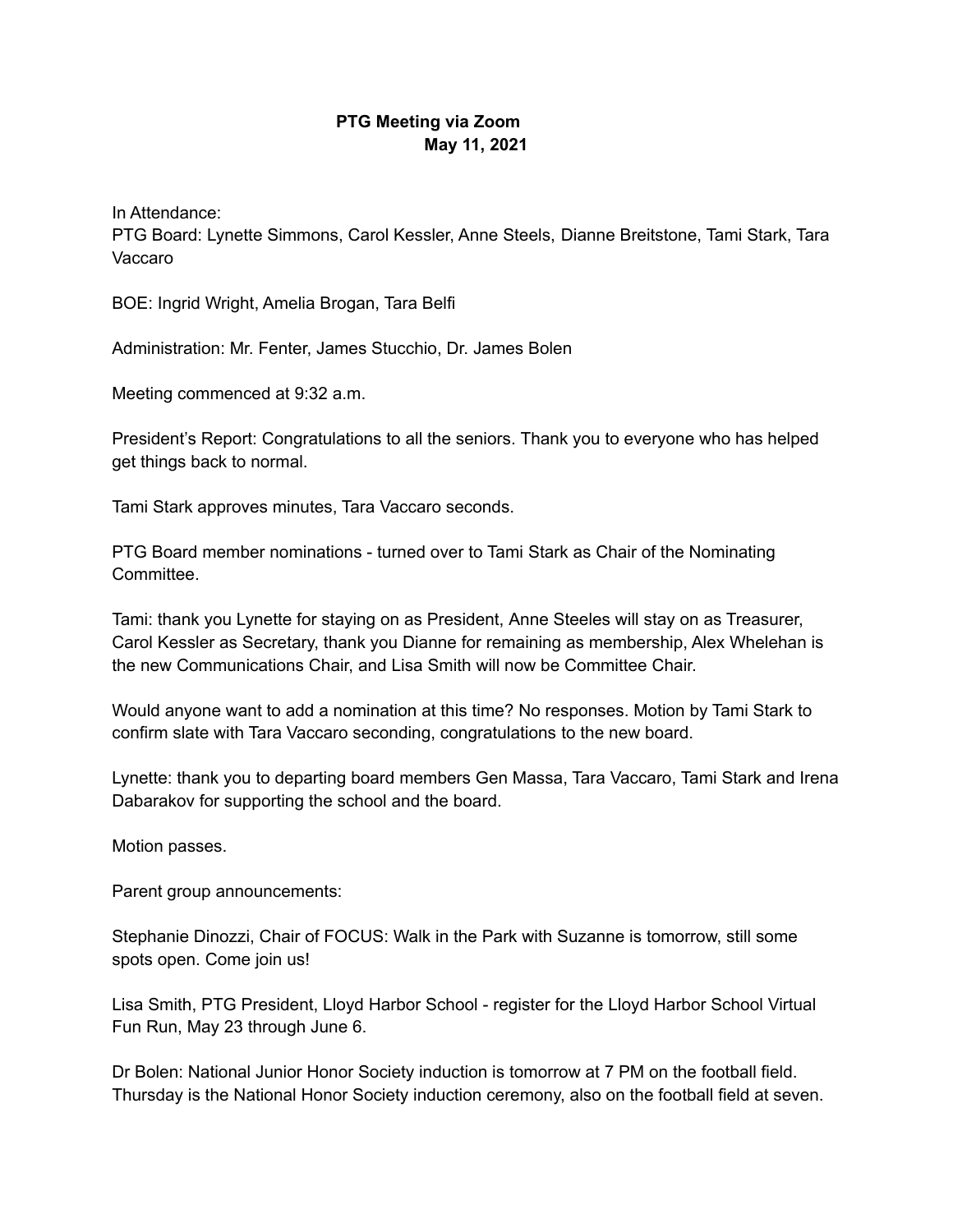The option will be given to senior parents of unvaccinated students or students that have not had Covid within 90 days to go fully remote to preserve their health for the end of your activities, such as senior banquet, prom, and graduation. That choice will be sent out today with a Google form to be completed.

In person exams will begin the 21st, 24th and 25th of this month, with fully remote students having already chosen the remote option. Final exams start June 1 in class through June 16 which is the last in person class day. June 17 is the English Regents for those students taking it. June 18 is the last official instruction day which will be fully remote for all students. They can log onto their Canvas pages for assignments from their teachers. Dr. Bolen clarified that a student has the ability to go fully remote if they are fearful of quarantine or of catching Covid.

President: Thank you Dr. Bolen for everything you've done for our school during your tenure. Good luck to you in your future endeavors. It was a pleasure to work with you.

The PTG president then turned the meeting over to Mr. Fenter and Mr. Stucchio to discuss the budget.

Mr Fenter is grateful to Dr Bolen's leadership over the past four years.

Thanks to all those who gave input into this budget. Although there is still some uncertainty, just yesterday it was announced that children as young as twelve can receive the Pfizer vaccine. Next year we will still be dealing with Covid, consequently this budget was crafted to be flexible and address a myriad of issues we may encounter due to this disease. Next year's budget is 1.3% greater than this past year's budget. This translates into a tax levy which is in compliance with the levee limit. Included are additional construction personnel, custodians, security and supplies, all aimed at being able to operate the school safely. We will continue to be offering the wide array of academic and athletic opportunities as we have in the past and are continuing to add to our flexible furniture. \$100,000 has been put aside to furnish our new STEAM wing which will begin construction in the fall after school hours, although instruction in STEAM academics will begin the first day of school. The building permit from Albany is still pending. We continue to replace our data technology, and continue our partnership with the lab. IThe interior school bus camera program will begin and over \$1 million is being appropriated to upgrade and replace districtwide HVAC systems. There is a proposition being put before the voters that, if approved, permits the Board of Education to appropriate remaining funds at the end of the 2020 - 2021 fiscal year and any future year to lower the total borrowing amount for the bond project approved by the voters in November 2019. The approval of this proposition will be at no additional cost to the taxpayers. If approved the district will be able to borrow less and as a result will pay less and long-term interest expenses.

There are three Board of Education candidates running for two seats: Heather Morante Young, Tami Stark, and Ingrid Wright, Incumbent.

Voting is from 6 AM to 10 PM on Tuesday of next week.